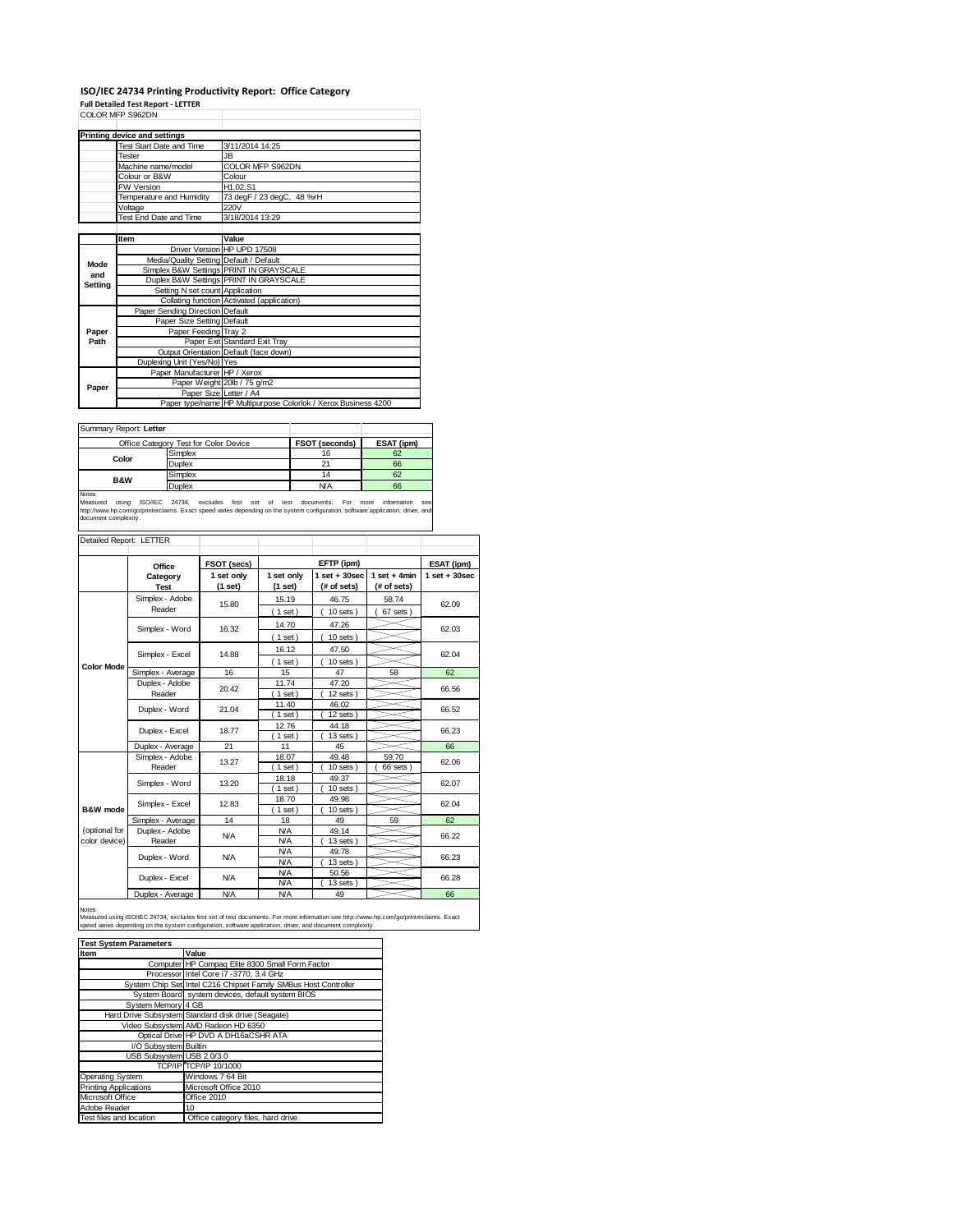# **ISO/IEC 24734 Printing Productivity Report: Office Category Full Detailed Test Report ‐ A4** COLOR MFP S962DN

|                | UULUR MFF ƏYDZDIY                       |                                                                |  |
|----------------|-----------------------------------------|----------------------------------------------------------------|--|
|                | Printing device and settings            |                                                                |  |
|                | Test Start Date and Time                | 3/11/2014 14:25                                                |  |
|                | Tester                                  | JB.                                                            |  |
|                | Machine name/model                      | COLOR MFP S962DN                                               |  |
|                | Colour or B&W                           | Colour                                                         |  |
|                | <b>FW Version</b>                       | H1.02.S1                                                       |  |
|                | Temperature and Humidity                | 73 degF / 23 degC, 48 %rH                                      |  |
|                | Voltage                                 | 220V                                                           |  |
|                | Test End Date and Time                  | 3/18/2014 13:29                                                |  |
|                |                                         |                                                                |  |
|                | Item                                    | Value                                                          |  |
|                |                                         | Driver Version HP UPD 17508                                    |  |
| Mode           | Media/Quality Setting Default / Default |                                                                |  |
| and            |                                         | Simplex B&W Settings PRINT IN GRAYSCALE                        |  |
| <b>Setting</b> |                                         | Duplex B&W Settings PRINT IN GRAYSCALE                         |  |
|                | Setting N set count Application         |                                                                |  |
|                |                                         | Collating function Activated (application)                     |  |
|                | Paper Sending Direction Default         |                                                                |  |
|                | Paper Size Setting Default              |                                                                |  |
| Paper          | Paper Feeding Tray 2                    |                                                                |  |
| Path           |                                         | Paper Exit Standard Exit Tray                                  |  |
|                |                                         | Output Orientation Default (face down)                         |  |
|                | Duplexing Unit (Yes/No) Yes             |                                                                |  |
|                | Paper Manufacturer HP / Xerox           |                                                                |  |
| Paper          |                                         | Paper Weight 20lb / 75 g/m2                                    |  |
|                |                                         | Paper Size Letter / A4                                         |  |
|                |                                         | Paper type/name HP Multipurpose Colorlok / Xerox Business 4200 |  |

| Summary Report: A4 |                                       |                |            |
|--------------------|---------------------------------------|----------------|------------|
|                    | Office Category Test for Color Device | FSOT (seconds) | ESAT (ipm) |
| Colour             | Simplex                               | 16             | 62         |
|                    | Duplex                                | <b>N/A</b>     | 66         |
| <b>B&amp;W</b>     | Simplex                               | 14             | 62         |
|                    | Duplex                                | 18             | 66         |
| <b>Moton</b>       |                                       |                |            |

Notes **CONFINENTIAL CONFIDENT MANUS CONFIDENT** MANUST MANUST MEASURE OF THE MANUST MEASURE OF THE MANUST MEASURE OF THE MANUST MEASURE OF THE MANUST MEASURE OF THE MANUST MEASURE OF THE MANUST MEASURE OF THE MANUST MEASURE

| Detailed Report: A4            |                           |                       |                          |                                |                               |                   |
|--------------------------------|---------------------------|-----------------------|--------------------------|--------------------------------|-------------------------------|-------------------|
|                                | Office                    | FSOT (secs)           |                          | EFTP (ipm)                     |                               | ESAT (ipm)        |
|                                | Category<br><b>Test</b>   | 1 set only<br>(1 set) | 1 set only<br>$(1$ set)  | $1$ set + 30sec<br>(# of sets) | $1$ set + 4min<br>(# of sets) | $1$ set $+30$ sec |
|                                | Simplex - Adobe<br>Reader | 15.68                 | 15.33<br>$1$ set)        | 46.58<br>$10$ sets)            | 58.49<br>67 sets              | 62.11             |
|                                | Simplex - Word            | 15.86                 | 15.17<br>$1$ set)        | 47.13<br>$10$ sets $)$         |                               | 62.10             |
| Colour                         | Simplex - Excel           | 14.67                 | 16.34<br>$1$ set)        | 47.45<br>$10$ sets $)$         |                               | 62.10             |
| Mode                           | Simplex - Average         | 16                    | 15                       | 47                             | 58                            | 62                |
|                                | Duplex - Adobe<br>Reader  | <b>N/A</b>            | <b>N/A</b><br><b>N/A</b> | 47.98<br>$13$ sets $)$         |                               | 66.08             |
|                                | Duplex - Word             | N/A                   | <b>N/A</b><br><b>N/A</b> | 48.02<br>$13$ sets $)$         |                               | 66.08             |
|                                | Duplex - Excel            | N/A                   | <b>N/A</b><br><b>N/A</b> | 48.12<br>13 sets)              |                               | 66.08             |
|                                | Duplex - Average          | <b>N/A</b>            | <b>N/A</b>               | 48                             |                               | 66                |
|                                | Simplex - Adobe<br>Reader | 13.30                 | 18.04<br>$1$ set)        | 48.85<br>$10$ sets)            | 59.70<br>67 sets              | 62.11             |
|                                | Simplex - Word            | 13.41                 | 17.89<br>$1$ set)        | 47.40<br>$10$ sets)            |                               | 62.08             |
| B&W mode                       | Simplex - Excel           | 12.92                 | 18.55<br>$1$ set)        | 49.92<br>$10$ sets)            |                               | 62.11             |
|                                | Simplex - Average         | 14                    | 18                       | 48                             | 59                            | 62                |
| (optional for<br>color device) | Duplex - Adobe<br>Reader  | 17.88                 | 13.42<br>$1$ set)        | 47.90<br>$12$ sets)            |                               | 66.59             |
|                                | Duplex - Word             | 16.97                 | 14.12<br>$1$ set)        | 49.78<br>$13$ sets $)$         |                               | 66.22             |
|                                | Duplex - Excel            | 17.04                 | 14.08<br>$1$ set)        | 50.34<br>$13$ sets $)$         |                               | 66.26             |
|                                | Duplex - Average          | 18                    | 13                       | 49                             |                               | 66                |

#### Notes

Measured using ISO/IEC 24734, excludes first set of test documents. For more information see http://www.hp.com/go/printerclaims. Exact<br>speed varies depending on the system configuration, software application, driver, and d

| <b>Test System Parameters</b> |                                                                 |  |  |  |
|-------------------------------|-----------------------------------------------------------------|--|--|--|
| Item                          | Value                                                           |  |  |  |
|                               | Computer HP Compag Elite 8300 Small Form Factor                 |  |  |  |
|                               | Processor Intel Core i7 -3770, 3.4 GHz                          |  |  |  |
|                               | System Chip Set Intel C216 Chipset Family SMBus Host Controller |  |  |  |
|                               | System Board system devices, default system BIOS                |  |  |  |
| System Memory 4 GB            |                                                                 |  |  |  |
|                               | Hard Drive Subsystem Standard disk drive (Seagate)              |  |  |  |
|                               | Video Subsystem AMD Radeon HD 6350                              |  |  |  |
|                               | Optical Drive HP DVD A DH16aCSHR ATA                            |  |  |  |
| I/O Subsystem Builtin         |                                                                 |  |  |  |
| USB Subsystem USB 2.0/3.0     |                                                                 |  |  |  |
|                               | TCP/IP TCP/IP 10/1000                                           |  |  |  |
| <b>Operating System</b>       | Windows 7 64 Bit                                                |  |  |  |
| <b>Printing Applications</b>  | Microsoft Office 2010                                           |  |  |  |
| Microsoft Office              | Office 2010                                                     |  |  |  |
| Adobe Reader                  | 10                                                              |  |  |  |
| Test files and location       | Office category files, hard drive                               |  |  |  |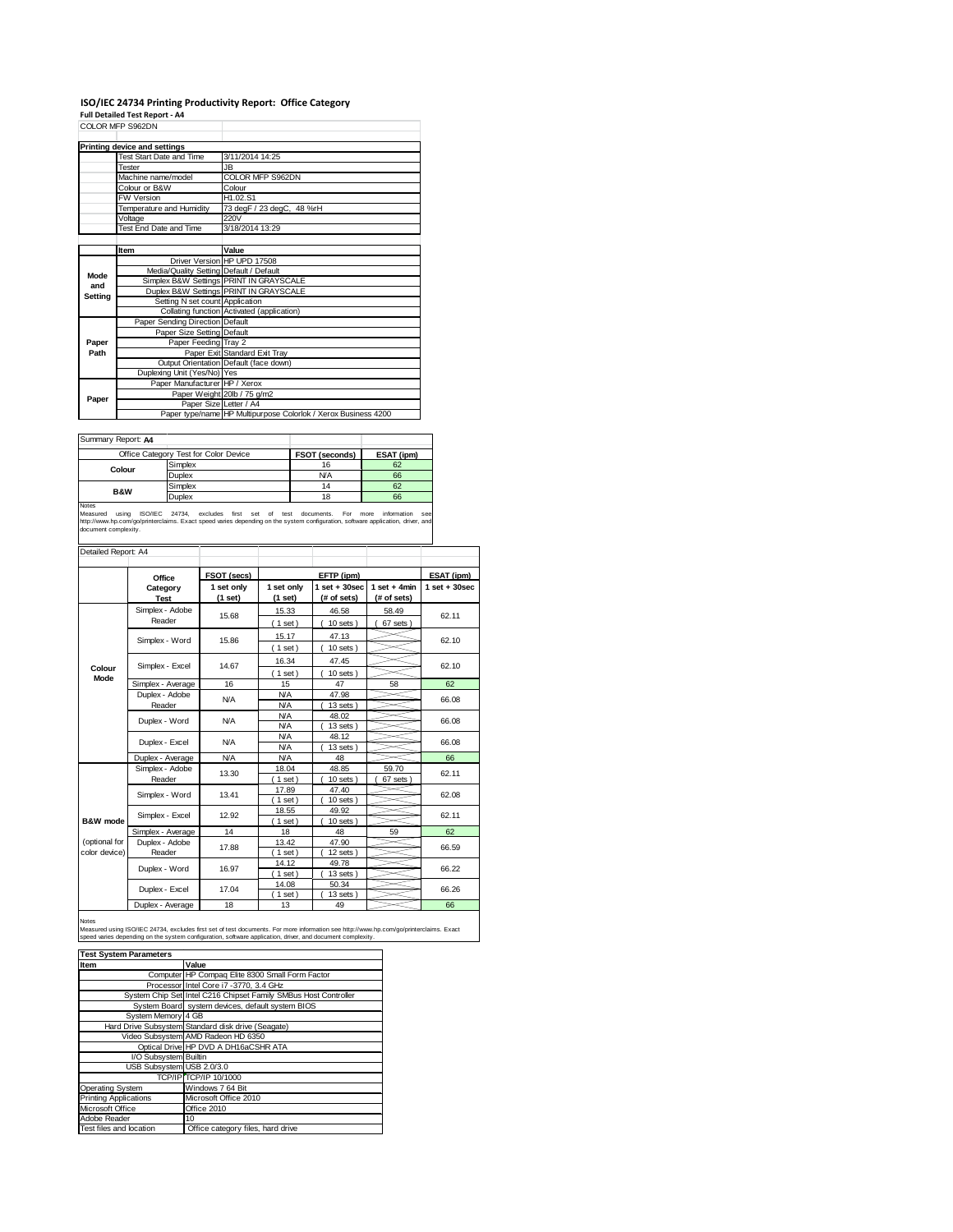## **ISO/IEC 29183 Copy Productivity Report Full Detailed Test Report ‐ LETTER** COLOR MFP S962DN

|           | <b>Machine Setup Information</b>         |                                                                |
|-----------|------------------------------------------|----------------------------------------------------------------|
|           | Test Start Date and Time 3/11/2014 14:25 |                                                                |
|           | <b>Tester JB</b>                         |                                                                |
|           |                                          | Machine name/model COLOR MFP S962DN                            |
|           | Colour or B&W Colour                     |                                                                |
|           | Configuration (options) Not Specified    |                                                                |
|           |                                          | Temperature and Humidity 73 degF / 23 degC, 48 %rH             |
|           | Test End Date and Time: 3/18/2014 13:29  |                                                                |
|           |                                          |                                                                |
|           | Pre-set Item                             | <b>Pre-set Value</b>                                           |
|           | Output Resolution Default                |                                                                |
| Mode      | Output Quality Default                   |                                                                |
|           |                                          | Copying Mode Colour for Colour and B&W for B&W                 |
|           | Auto Density Adiustment Default          |                                                                |
|           |                                          | Collating function Set in Control Panel                        |
| Paper     | Paper Sending Direction Default          |                                                                |
|           | Paper Type Setting Default               |                                                                |
| Paper     | Paper Feeding Tray 2                     |                                                                |
| Path      | Paper Exit Default                       |                                                                |
|           |                                          | Face Up Exit Default (face down)                               |
|           | Fixing Capability Default                |                                                                |
| Temporary | Image Quality Stability Default          |                                                                |
| Stop      | Capacity of Paper Default                |                                                                |
|           | Others None                              |                                                                |
|           |                                          |                                                                |
|           | Paper Manufacturer HP / Xerox            |                                                                |
| Paper     |                                          | Paper Weight 20lb / 75 g/m2                                    |
|           | Paper Size Letter / A4                   |                                                                |
|           |                                          | Paper type/name HP Multipurpose Colorlok / Xerox Business 4200 |

| Summary Report: Letter                                                                                                                                                                                                                                               |              |             |  |  |
|----------------------------------------------------------------------------------------------------------------------------------------------------------------------------------------------------------------------------------------------------------------------|--------------|-------------|--|--|
|                                                                                                                                                                                                                                                                      | <b>SFCOT</b> | sESAT (ipm) |  |  |
| Color                                                                                                                                                                                                                                                                | 6            | 62          |  |  |
| <b>B&amp;W</b>                                                                                                                                                                                                                                                       |              | 62          |  |  |
| <b>Notes</b><br>First Copy Out and Copy Speed measured using ISO/IEC 29183, excludes<br>set of test documents. For more information<br>first<br>SAR<br>http://www.hp.com/go/printerclaims. Exact speed varies depending on the<br>system configuration and document. |              |             |  |  |

|                | <b>Target</b> | sFCOT (secs)   |       | sEFTP (ipm) |                |             |  |
|----------------|---------------|----------------|-------|-------------|----------------|-------------|--|
|                |               |                | 1copy | 1copy+30sec | 1copy+4minutes | sESAT (ipm) |  |
|                | A             | 5.74           | 10.45 | 53.33       | 60.81          | 62.11       |  |
|                |               |                |       | 35 sets     | 270 sets       |             |  |
|                | B             | 5.77           | 10.38 | 53.33       |                | 62.14       |  |
|                |               |                |       | 35 sets     |                |             |  |
| Color          | C             | 5.59           | 10.73 | 53.05       |                | 62.11       |  |
|                |               |                |       | 34 sets     |                |             |  |
|                | D             | 5.80           | 10.33 | 53.54       |                | 62.14       |  |
|                |               |                |       | 36 sets     |                |             |  |
|                | Average       | 6              | 10    | 53          | 60             | 62          |  |
|                | A             | 3.82           | 15.67 | 55.99       | 61.31          | 62.04       |  |
|                |               |                |       | 35 sets     | 268 sets       |             |  |
|                | B             | 3.79           | 15.81 | 56.62       |                | 62.06       |  |
|                |               |                |       | 35 sets     |                |             |  |
| <b>B&amp;W</b> | C             | 3.71           | 16.14 | 56.67       |                | 62.10       |  |
|                |               |                |       | 35 sets     |                |             |  |
|                | D             | 3.79           | 15.82 | 56.81       |                | 62.13       |  |
|                |               |                |       | 35 sets     |                |             |  |
|                | Average       | $\overline{4}$ | 15    | 56          | 61             | 62          |  |